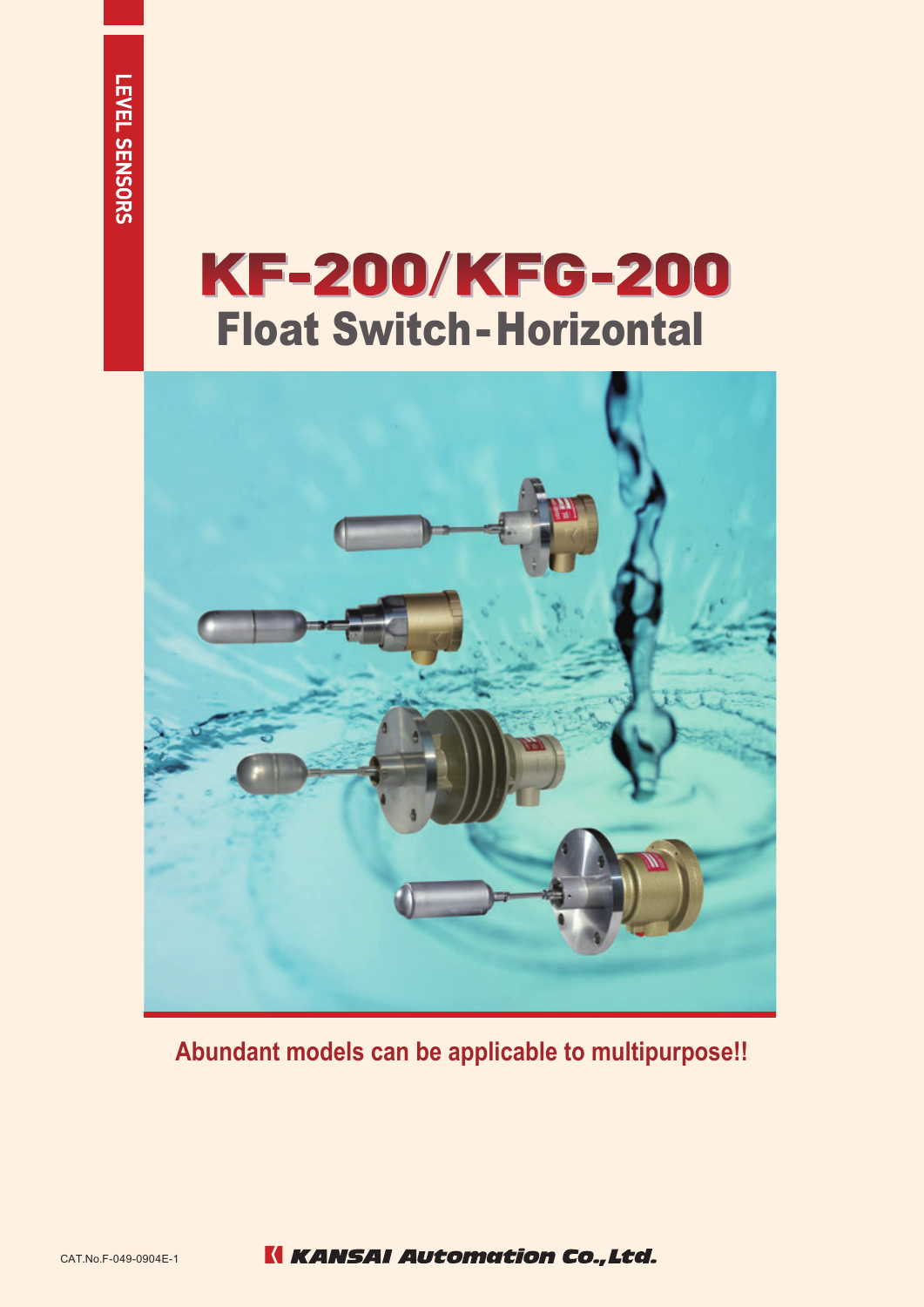# KF-200/KFG-200 HORIZONTAL FLOAT SWITCH

Incomparably abundant models can respond to any diversified processes. Incomparably abundant models can respond to any diversified processes.



## **Principle of Operation**

**The float switch of 200 series can detect the varied liquid levels in the form of altered 'ON, OFF ' of micro switch in that a magnet at the other end of a float works magnetically and mutually with another magnet in the terminal box completely blocked off by a septal wall. terminal box completely blocked off by a septal wall.** The float switch of 200 series can detect the varied<br>liquid levels in the form of altered 'ON, OFF ' of micro<br>switch in that a magnet at the other end of a float works<br>magnetically and mutually with another magnet in the

### **Features**

**● No power is required. It can reliably detect the liquid level. ● The inner structure being simply designed to be unitized, it can very easily be serviced.**

- **● It can be used in various applications.**
- **● Two-contact-output instrument can be available (Not available for Explosion-proof Type).**

#### KF-207 KF-207N  $\left[$  Process connection : JIS5K40A or JIS5K65A<br>
Wetted-part material : 304SS **KF-213S**  $\left[\begin{array}{c}$  Process connection : R1 · 1/2 screw **is Class NK** Certified products are also available Process connection nnection : Over JIS5K40A<br>Material : 304SS or 304S : 304SS or 304SS Wetted-part material

Material: 304SS

### **■ Range of Movement**





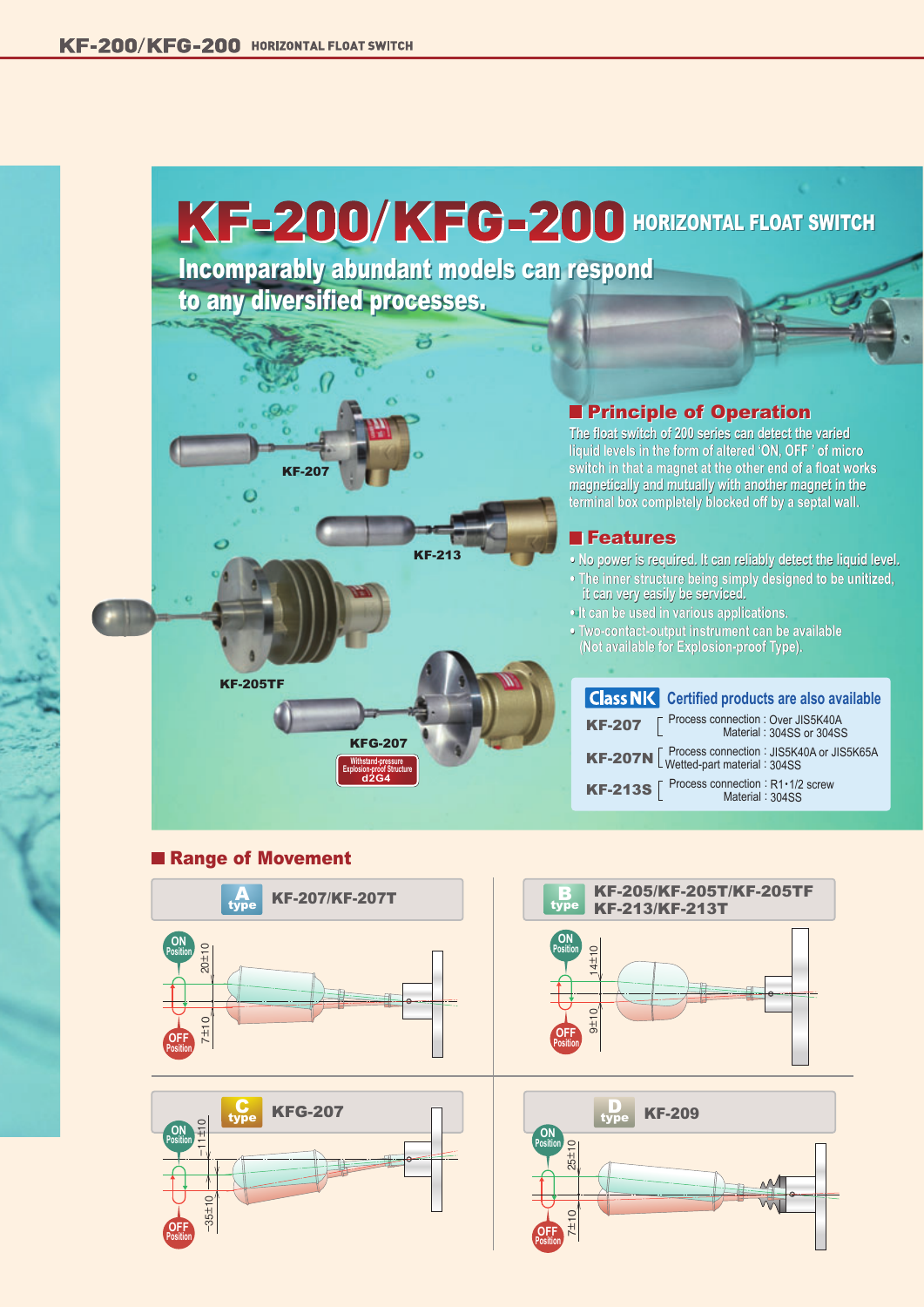

| Model<br>Specification    | <b>KF-207</b>                                | <b>KF-207T</b>                                  | <b>KF-213</b>                                   | <b>KF-213T</b>                                     | <b>KF-209</b>                                          |
|---------------------------|----------------------------------------------|-------------------------------------------------|-------------------------------------------------|----------------------------------------------------|--------------------------------------------------------|
| Application               | Water-, Oil Gen, Liquid<br>(Flange Mounting) | <b>Heat Resistant Type</b><br>(Flange Mounting) | Water-, Oil Gen. Liquid<br>(Screwed Joint Type) | <b>Heat Resistant Type</b><br>(Screwed Joint Type) | For wastewater, with bellows seal<br>(Flange Mounting) |
| Float dimensions          | Φ40 x 110L                                   | Φ40 x 110L                                      | Φ40 x 123L                                      | Φ40 x 123L                                         | Φ40 x 200L                                             |
| Allowable pressure        | Max. 490 kPa                                 | Max. 490kPa                                     | Max. 490kPa                                     | Max. 490 kPa                                       | Max. 490 kPa                                           |
| Heat resistant            | $100^{\circ}$ C                              | $150^{\circ}$ C                                 | $100^{\circ}$ C                                 | $150^{\circ}$ C                                    | $80^{\circ}$ C                                         |
| Process connection        | JIS5K40A                                     | JIS5K40A                                        | R <sub>1</sub> 1/2                              | R1 1/2                                             | JIS5K50A                                               |
| Liquid Gravity            | Over 0.88                                    | Over 0.88                                       | Over 0.81                                       | Over 0.81                                          | Over 0.87                                              |
| <b>Contact Capacity</b>   | 250VAC 5A                                    | 250VAC 3A                                       | 250VAC 5A                                       | 250VAC 3A                                          | 250VAC 5A                                              |
| <b>Float Material</b>     | 304SS                                        | 304SS                                           | 316SS                                           | 316SS                                              | 304SS                                                  |
| Material of Mounting Part | 304SS or 316SS                               | 304SS or 316SS                                  | 304SS or 316SS                                  | 304SS or 316SS                                     | 304SS or 316SS                                         |
| Material of Terminal Box  | ADC                                          | ADC                                             | ADC                                             | <b>ADC</b>                                         | <b>ADC</b>                                             |
| <b>Painting Color</b>     | Gold                                         |                                                 |                                                 |                                                    |                                                        |
| Weight                    | 1.5kq                                        | 1.5 <sub>kq</sub>                               | 1.1 <sub>kq</sub>                               | 1.1 <sub>kq</sub>                                  | 2kg                                                    |

\*KF-207 Certified by Classification Society: NK, LR, DNV







| <b>Model</b><br>Specification | <b>KF-205</b>                                   | <b>KF-205TF</b>                           |  |
|-------------------------------|-------------------------------------------------|-------------------------------------------|--|
| Application                   | <b>Heat Resistant Type</b><br>(Flange Mounting) | Ultra heat resistant<br>(Flange Mounting) |  |
| Float dimensions              | Φ49 x 80L                                       | Φ49 x 80L                                 |  |
| Allowable pressure            | Max. 1780kPa(*1)                                | Max. 980kPa(*2)                           |  |
| Heat resistant                | $100^{\circ}$ C                                 | $250^{\circ}$ C                           |  |
| Process connection            | <b>JIS5K50A</b>                                 | JIS5K50A                                  |  |
| <b>Liquid Gravity</b>         | Over 0.83                                       | Over 0.83                                 |  |
| <b>Contact Capacity</b>       | 250VAC 5A                                       | 250VAC 5A                                 |  |
| <b>Float Material</b>         | 316SS                                           | 316SS                                     |  |
| Material of Mounting Part     | 304SS or 316SS                                  | SS or 316SS                               |  |
| Material of Terminal Box      | <b>ADC</b>                                      | <b>ADC</b>                                |  |
| Painting Color                | Gold                                            | Gold                                      |  |
| Weight                        | 2.9 <sub>ka</sub>                               | 4.0 <sub>kq</sub>                         |  |

\*1) In case of JIS20K50A Flange \*2) In case of JIS10K50A Flange



| <b>KF-205</b>                      | <b>KF-205TF</b>                           | Model<br>Specification    | <b>KFG-207</b>                                           | <b>KF-207F</b>                              |
|------------------------------------|-------------------------------------------|---------------------------|----------------------------------------------------------|---------------------------------------------|
| t Resistant Type<br>ange Mounting) | Ultra heat resistant<br>(Flange Mounting) | Application               | Heat Resistant Explosion-proof Type<br>(Flange Mounting) | Vertical-mounting Type<br>(Flange Mounting) |
| $\Phi$ 49 x 80L                    | Φ49 x 80L                                 | Float dimensions          | Φ40 x 110L                                               | Φ40 x 200L                                  |
| x. 1780kPa(*1)                     | Max. 980kPa(*2)                           | Allowable pressure        | Max. 490 kPa                                             | Max. 490 kPa                                |
| $100^{\circ}$ C                    | $250^{\circ}$ C                           | Heat resistant            | $100^{\circ}$ C                                          | $250^{\circ}$ C                             |
| <b>JIS5K50A</b>                    | JIS5K50A                                  | Process connection        | JIS5K40A                                                 | <b>JIS5K100A</b>                            |
| Over 0.83                          | Over 0.83                                 | <b>Liquid Gravity</b>     | Over 0.88                                                | Over 1.00                                   |
| 250VAC 5A                          | 250VAC 5A                                 | <b>Contact Capacity</b>   | 250VAC 5A                                                | 250VAC 5A                                   |
| 316SS                              | 316SS                                     | <b>Float Material</b>     | 304SS                                                    | 304SS                                       |
| 4SS or 316SS                       | SS or 316SS                               | Material of Mounting Part | 304SS or 316SS                                           | 304SS or 316SS                              |
| <b>ADC</b>                         | ADC                                       | Material of Terminal Box  | <b>ADC</b>                                               | <b>ADC</b>                                  |
| Gold                               | Gold                                      | <b>Painting Color</b>     | Gold                                                     | Gold                                        |
| 2.9 <sub>kq</sub>                  | 4.0 <sub>kq</sub>                         | Weight                    | 5.5 <sub>kq</sub>                                        | 4.5kg                                       |
|                                    |                                           |                           |                                                          |                                             |

\*KFG-207 Certified by Classification Society: NK